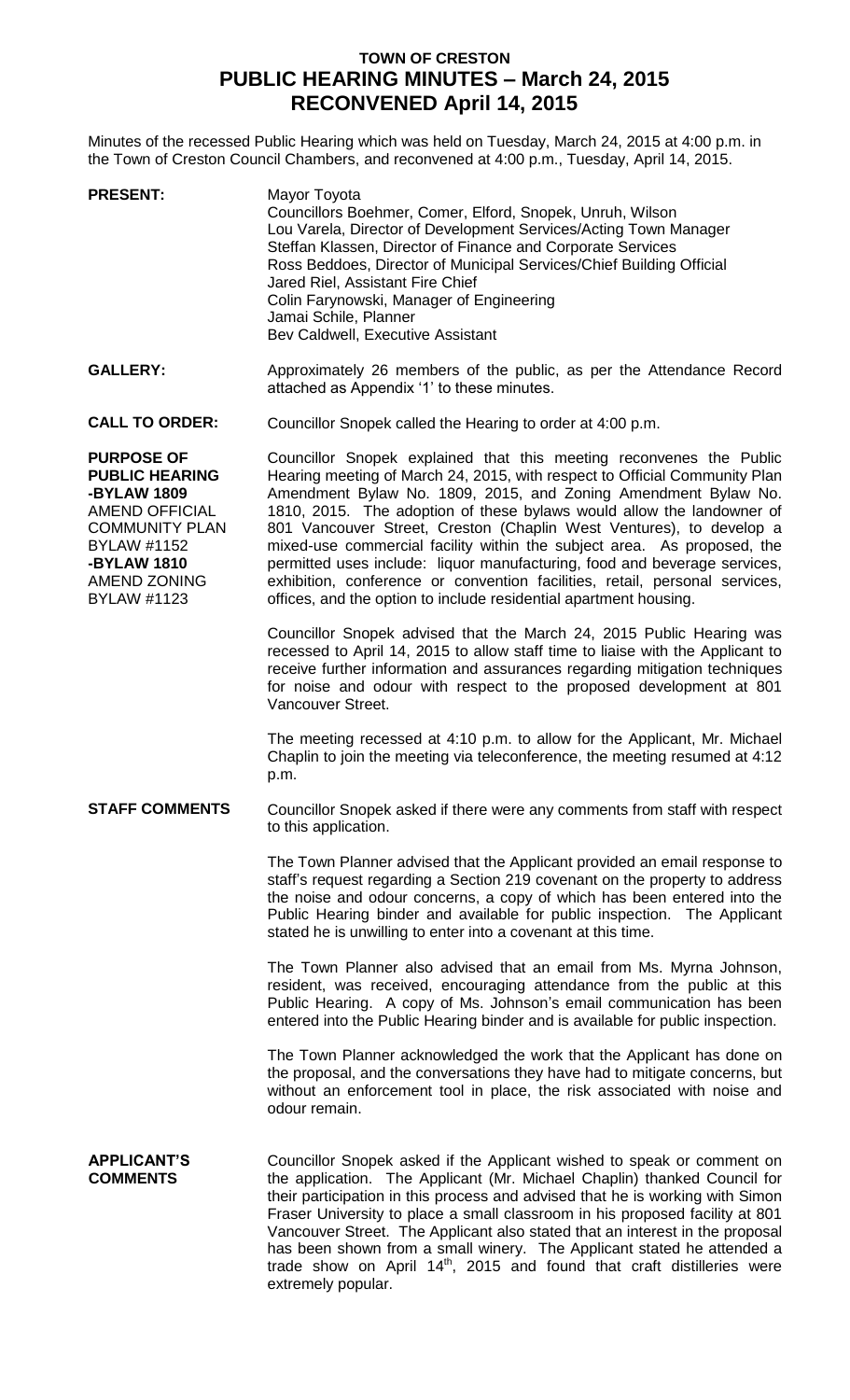**PUBLIC COMMENTS** Councillor Snopek asked for comments and/or questions from the Gallery.

Mr. Scott Veitch, Realtor, Veitch Realty asked the following questions of the Applicant:

How do you intend to address the concerns of odour, noise and water effluent, if not by placing a nuisance covenant on title?

*The Applicant advised that with respect to noise, he would install an*  external whisper quiet HVAC system. With respect to odour, he is working with closed fermentation and at a craft level this can be defused with a *bucket of water and adding a lavender scent. With respect to water effluent, a 1,000 Litre concrete tank with a PH meter would be installed.*

How many jobs would this proposal create?

*The Applicant stated from his portion of the building occupancy, there would be a multitude (hundreds) of jobs created from the farming community and retail component. Other business opportunities in the building would have other staffing models.*

How many construction hours would be involved in the proposal, and what would the value of the project be?

*The Applicant stated that once construction commenced it would be approximately six months to completion. Trade jobs may not all be Crestonites. The value of the project would be approximately \$8 Million. The original plan was to be open in 2015, but now the Applicant is looking at 2016. Funders do not look until permits are in place; the Applicant currently has interest from five potential investors.*

You have had this property since 2007 which has not generated any income since the purchase date, why have you not abandoned the property?

*The Applicant stated he like the community and he has in excess of \$400,000 invested, but it is not realistic for a seniors development as it is difficult to get funding for such development.*

There are rumours in the community that your ideas are 'pie-in-the-sky' or 'grandiose', what are your thoughts on this?

*The Applicant advised that he believes he is being very realistic. With the distance to Idaho, USA, this mitigates risk factors. If only relying on Creston traffic, it would be 'grandiose'.*

Did you conduct a 'mini survey' regarding bistros, pubs, etc? *The Applicant advised that he had conducted a mini-survey and found that micro-brewing, distilleries, etc. had great marketing opportunities in Asia.*

Why should the Town support your proposal?

*The Applicant stated that he has shown tenacity and for economic and tourism reasons, he looks forward to the Town's support.*

Mr. Veitch advised that on April  $14<sup>th</sup>$ , 2015 he posted on Facebook the Applicant's proposal and there are already 137 positive responses.

Mr. Jim Jacobsen, resident, asked staff to clarify the risks if Council approves the bylaws with respect to this Public Hearing, and also if through building permits there can be checks and balances put in place.

The Town Planner advised that the risks are noise, odour and lighting. Odour techniques can be implemented but they are not within the current plans submitted by the Applicant.

Ms. Jan MacDonald, resident, stated that she has been in business in the Town for 11 years and has seen a lot of changes and heard a lot of negatives. She stated that it sounds like the public knows what the risks are and she has heard nothing that cannot be lived with. She stated that she has seen how industrious people invest in the community and has seen the resulted growth in business. She stated that the Town needs this type of development and has controls in place.